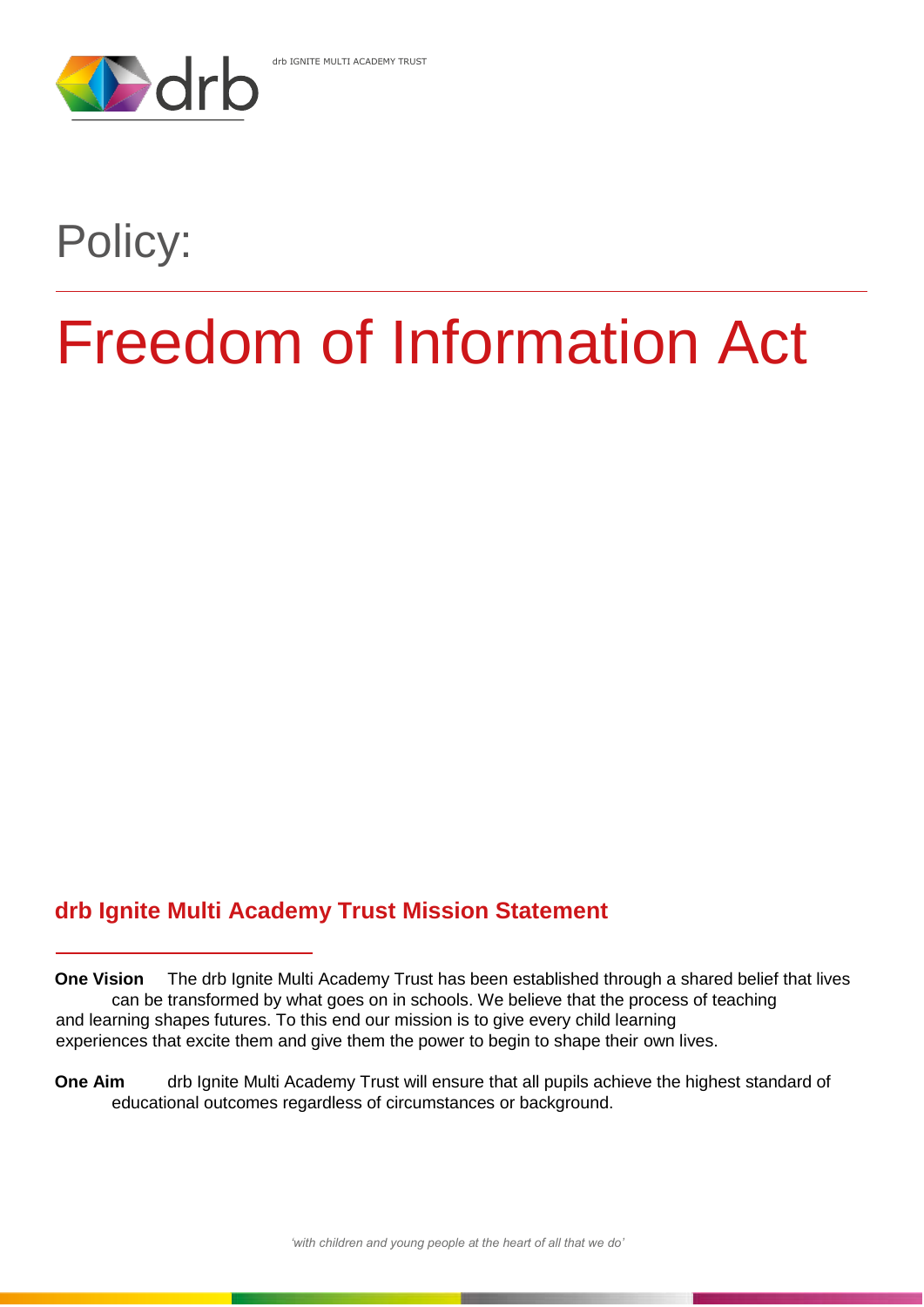

# **Rationale**

The drb Ignite Multi Academy Trust takes its responsibilities with regard to the management of the requirements of the Freedom of Information Act 2000 (FOIA) very seriously.

The purpose of this policy is to ensure that the provisions of the Freedom of Information Act 2000 are adhered to and in particular that:

- a significant amount of routinely published information about the drb Ignite Multi Academy Trust is made available to the public as a matter of course.
- other information is readily available on request and such a request is dealt with in a timely manner; and
- in cases where information is covered by an exemption, consideration is given as to whether or not the information should be released.

Some information which we hold may not be made public, for example personal information.

## **Policy statement**

The drb Ignite Multi Academy Trust recognises its corporate responsibility under the Act to provide a general right of access to information held. The body with overall responsibility for this policy is the drb Ignite MAT Board.

The Academies Director is responsible for drawing up guidance on freedom of information and promoting compliance with this policy in such a way as to ensure the easy, appropriate and timely retrieval of information.

### **1. Specific requests for information**

Information not already made available is accessible through a specific request for information. In this regard the Freedom of Information Act establishes two related rights:

- The right to be told whether information exists, and
- The right to receive the information (subject to exemptions)

These rights can be exercised by anyone. Requests must be made in a permanent form (for example in writing or by email) and a charge may be made for dealing with any request. Requestors will not be entitled to information to which any of the exemptions in the Act applies. However, only those specific pieces of information to which the exemption applies will be withheld, and information covered by an exemption will be subject to review by the MAT Board.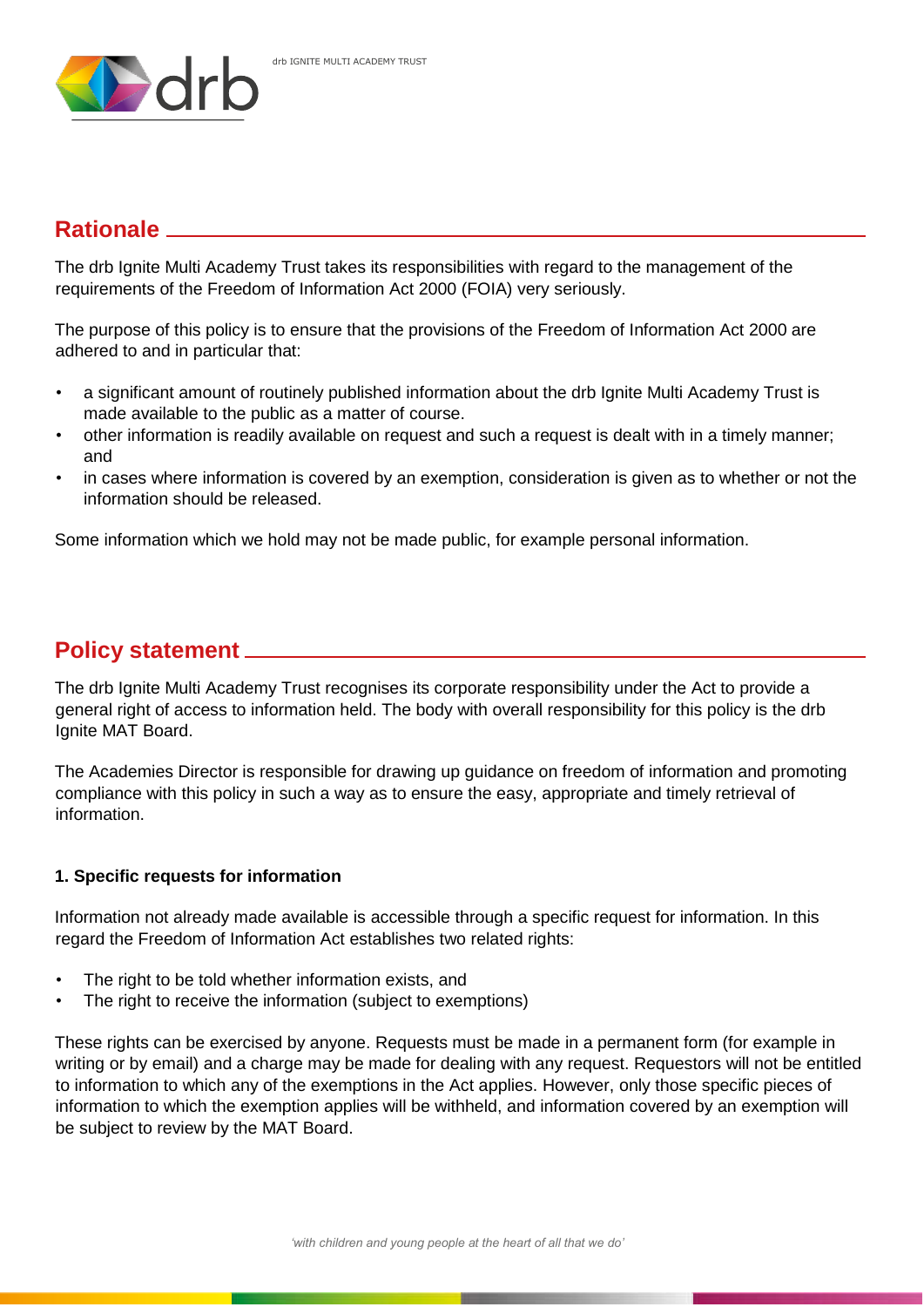

The drb Ignite Multi Academy Trust will respond to any request within 20 working days although further reasonable details can be requested in order to identify and locate the information. If a fee is required, the period of 20 working days is extended by up to 3 months until the fee is paid.

#### **2. Charges**

The drb Ignite Multi Academy Trust reserves the right to charge an appropriate fee for dealing with a specific request for information not listed in the publication scheme in accordance with the Act.

#### **3. Complaints**

The Academies Director will co-ordinate any complaints received in respect of this policy.

The complaint should be addressed to the the Academies Director in the first instance. The complaint will be acknowledged immediately and every reasonable effort will be made to offer a more comprehensive reply within 21 days.

If the applicant is not satisfied with the reply then they should inform the Academies Director within 21 days.

If applicants are dissatisfied with the outcome of their complaint they may seek an independent review from the Information Commissioner. Requests for review by the Information Commissioner should be made in writing to:

The Information Commissioner Wycliffe House Water Lane Wilmslow Cheshire SK9 5AF Tel: 01625 545700 E Mail: publications@ic-foi.demon.co.uk Website: www.informationcommissioner.gov.uk **4. Exemptions under the Act**

There are 23 exemptions under the Act, some exemptions where the public interest test applies, and others which are absolute exemptions.

The drb Ignite Multi Academy Trust may decide that some information it holds could be regarded as exempt information under the Act. Where a request is made for information which includes exemptions public interest test applies, and others which are absolute exemptions.

The drb Ignite Multi Academy Trust will consider the prejudice test and the public interest test, and may in some circumstances withhold the requested information.

### **5. Contacts**

The drb Ignite MAT Academies Director